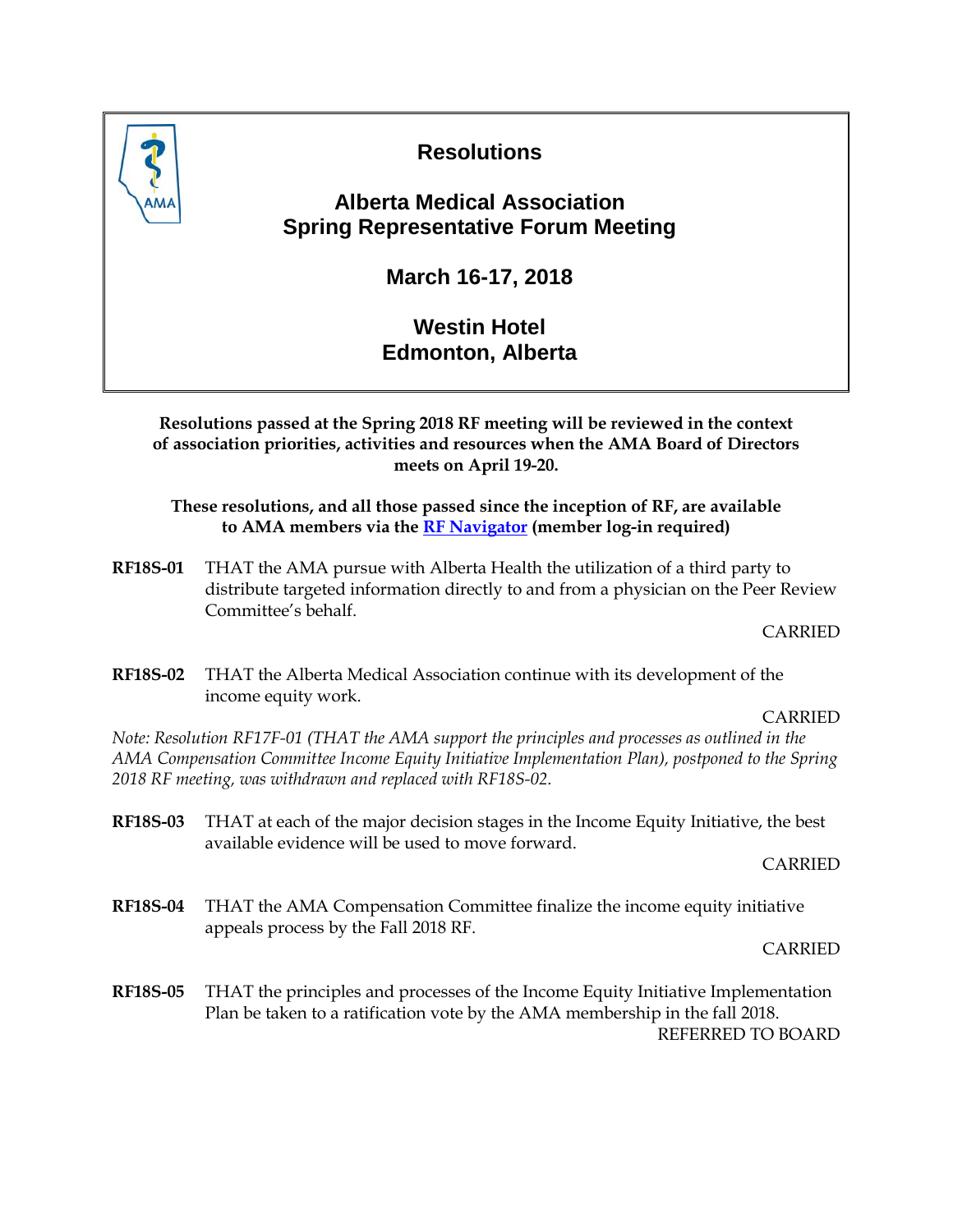| <b>RF18S-06</b> | THAT the AMA follow principles of natural justice and norms of procedural<br>fairness in resolving financial disputes with sections arising from the Income Equity<br>Initiative.                        |                |
|-----------------|----------------------------------------------------------------------------------------------------------------------------------------------------------------------------------------------------------|----------------|
|                 |                                                                                                                                                                                                          | <b>CARRIED</b> |
| <b>RF18S-07</b> | THAT the application to establish a Section of Medical Oncology be approved.                                                                                                                             | <b>CARRIED</b> |
| <b>RF18S-08</b> | THAT the AMA invite our partners to a working group to identify strategies to<br>create more diverse, inclusive and respectful environments in medicine with an<br>update presented at the Fall 2018 RF. |                |
|                 |                                                                                                                                                                                                          | <b>CARRIED</b> |
| <b>RF18S-09</b> | THAT the Alberta Medical Association continue to advocate for provincial<br>regulations to protect children and youth from cannabis exposure.                                                            |                |
|                 |                                                                                                                                                                                                          | <b>CARRIED</b> |
| <b>RF18S-10</b> | THAT the AMA develop a public and physician education program informing<br>women of the harmful effects of cannabis on the fetus.                                                                        |                |
|                 |                                                                                                                                                                                                          | <b>CARRIED</b> |
| <b>RF18S-11</b> | THAT the AMA advocate for patient participation as active co-designers in health<br>system reform.                                                                                                       |                |
|                 |                                                                                                                                                                                                          | <b>CARRIED</b> |
| <b>RF18S-12</b> | THAT the AMA ask Alberta Health and Alberta Health Services to educate<br>Albertans about the value of a personal directive and goals of care.                                                           |                |
|                 |                                                                                                                                                                                                          | <b>CARRIED</b> |
| <b>RF18S-13</b> | THAT the AMA work with stakeholders, including Alberta Health Services and<br>Alberta Health, to undertake a joint public education campaign on the importance                                           |                |
|                 | of continuity between patient, their physicians and medical home.                                                                                                                                        | <b>CARRIED</b> |
| <b>RF18S-14</b> | THAT the AMA engages the Alberta College of Pharmacists in a process to<br>improve patient safety in the context of pharmacist initiated prescription changes.                                           | <b>CARRIED</b> |
| <b>RF18S-15</b> | THAT the AMA advocate to make informational continuity, in the provision of                                                                                                                              |                |
|                 | patient-centered care, a priority.                                                                                                                                                                       | <b>CARRIED</b> |
| <b>RF18S-16</b> | THAT the AMA advocate for the province-wide implementation of Central Patient<br>Attachment Registry by June 2018.                                                                                       |                |

CARRIED